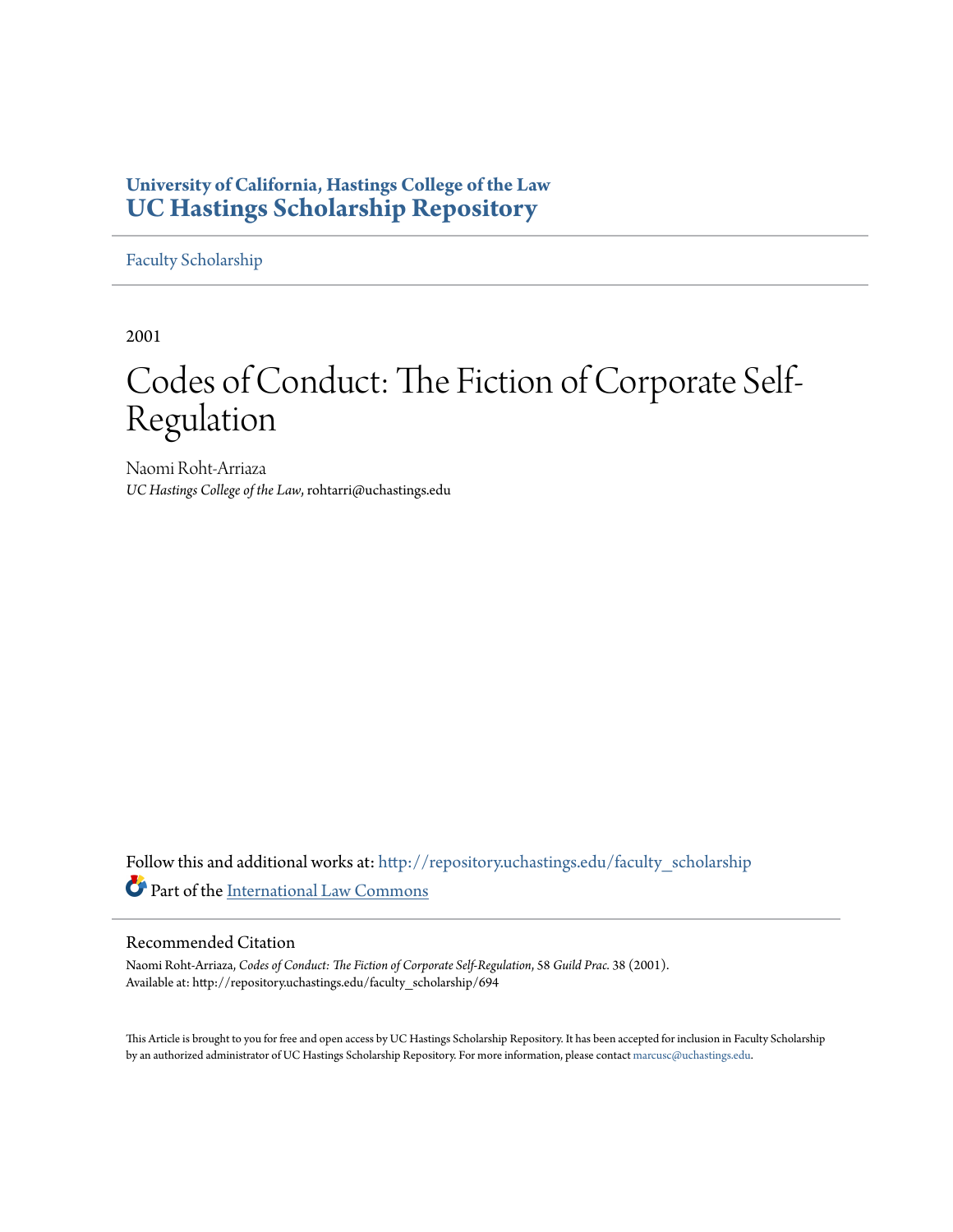## UNIVERSITY of CALIFORNIA HASTINGS COLLEGE OF THE LAW

## **Faculty Publications UC Hastings College of the Law Library**

| Author:          | Naomi Roht-Arriaza                                         |
|------------------|------------------------------------------------------------|
| Source:          | <b>Guild Practitioner</b>                                  |
| <b>Citation:</b> | 58 GUILD PRAC. 38 (2001).                                  |
| Title:           | Codes of Conduct: The Fiction of Corporate Self-Regulation |
|                  |                                                            |

Originally published in GUILD PRACTITIONER. This article is reprinted with permission from GUILD PRACTITIONER and National Lawyer's Guild.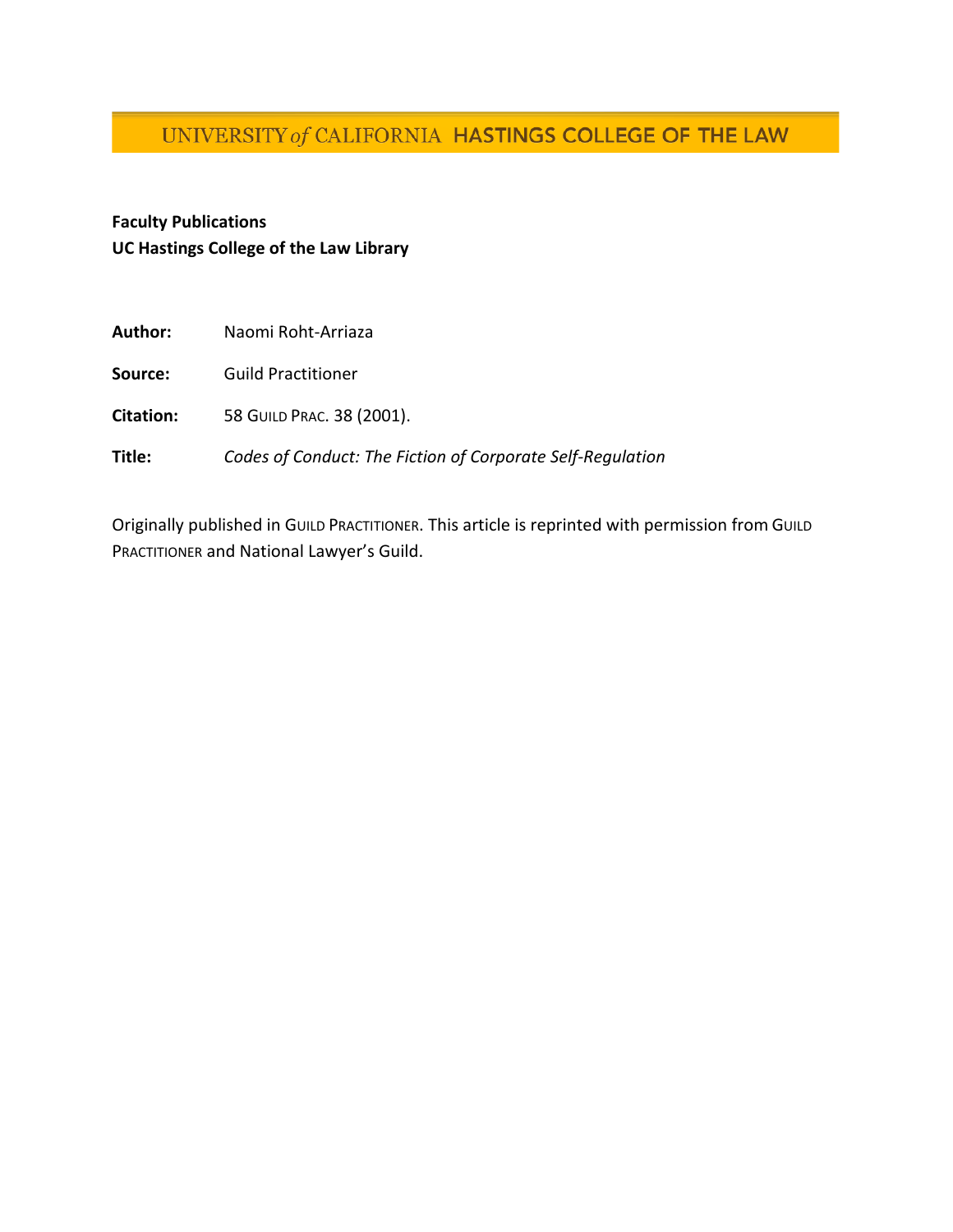#### **NAOMI ROHT-ARRIAZA**

### **CODES OF CONDUCT: THE FICTION OF CORPORATE SELF-REGULATION**

What are the international obligations of corporations in regards to human rights and the environment? Human rights law and environmental law are based on the idea that governments regulate private actors to do as their national government tells them, but on the international level the obligation is on states, not private actors.

It works quite well in theory, but not in practice, as we all know. Governments don't adequately regulate corporations, especially given globalization. So there has been a need to try to find a way to bypass the state intermediary, and work directly at the level of corporate entities.

**There** were attempts in the 1970s to do this. The idea was to try to create a binding code that would govern the activities of multinational corporations, including financial misconduct, technology transfer, corruption, and some human rights and environmental obligations. It was rejected **by** the United States and other powerful countries. The approach that was taken instead was a code-of-conduct scheme: corporations would voluntarily come up with codes of conduct in these areas, making regulation unnecessary because they would take care of the problem themselves.

It has become abundantly clear that this approach has serious limitations. One is that each corporation gets to decide what level of its own performance is adequate. Sometimes they do a good **job,** but usually they do not. In addition, there is no disclosure, no outside verification or enforcement.

**There** have been a series of efforts to improve the code-based approach. There is a set of **OECD** (Organization for Economic Cooperation and Development) Guidelines on Multinational Corporations, which was revised in June 2000. It contains a list of obligations to respect human rights, practice environmental stewardship, prevent corruption, and act as a good corporate citizen. It's a broad set of obligations which in and of themselves are not bad. The problem is enforcement.

The Guidelines set up a system of national contact points, where individuals can supposedly assert claims against corporations that are not complying

Naomi Roht-Arriaza is a professor at UC-Hastings College of Law in San Francisco. She is involved with California Global Corporation Accountability Project, and is working on a book of case studies regarding dispute resolution between corporations and communities regarding the environment.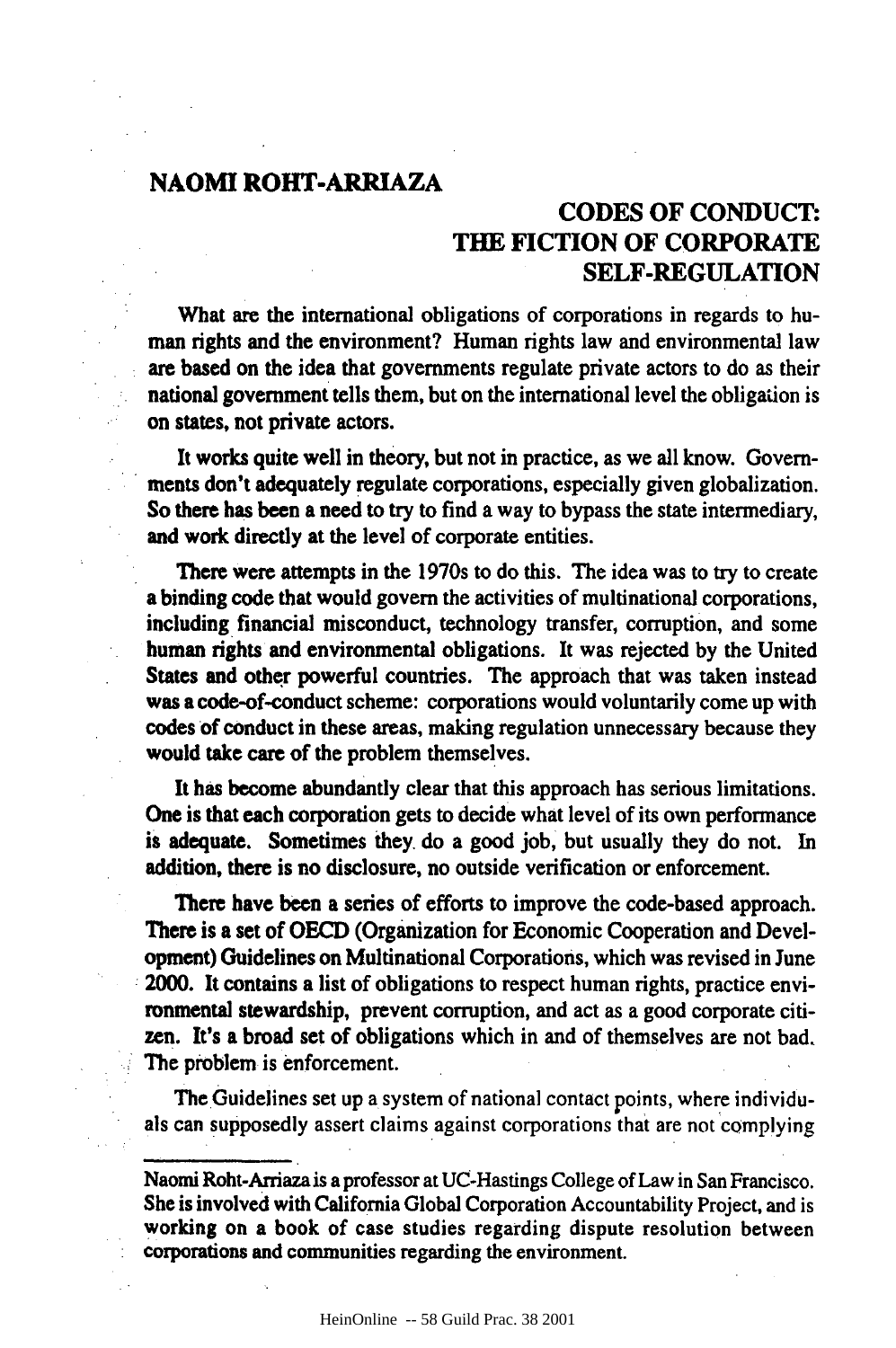with the **OECD** Guidelines. There is no judicial process. When you bring a complaint, the national contact point is supposed to look into it, talk to the corporation, and attempt some sort of conciliation or mediation. Non-governmental groups find this approach unsatisfactory, but it is a starting point for developing a complaint procedure that would have at least the value of exposure.

In the United Nations, there are a number of different efforts; some of them work at cross-purposes with each other. The U.N. Subcommission on Human Rights directed a group of experts to work on a code of conduct. It is basically an attempt to bring together in one comprehensive document the many codes that already exist. It is a compendium covering crimes against humanity, labor rights, the environment, the use of security forces, and other areas. Some members on the Subcommission favor making this a mandatory code through the U.N. system. But that won't happen anytime soon.

One obstacle is the Global Compact that was adopted at the world economic board at Davos in response to the U.N. Secretary-General's advocating measures to avoid a Seattle-like backlash. It too is a completely unenforceable arrangement, whereby transnational corporations sign on to nine principles: businesses are to support and respect the protection of international human rights within their sphere of influence and make sure their own corporations are not complicit in human rights abuses; they must work to eliminate forced and compulsory labor, child labor, and discrimination in occupation; and must undertake initiatives to promote environmental responsibility and the development and transfer of environmental-friendly technologies. But the Compact does not spell out the obligations of these corporations.

Another problem is that there is no way anyone can tell whether a corporation that signed on to the Compact is complying, and whether what it says it is doing is enough. Nonetheless, this is the measure that is being pushed through the U.N. system, and much effort is being made to get corporations to sign on to it. An indication of the limits of this approach is the initial list of signatories, such Shell and UNOCAL, who are defendants in ongoing human rights litigation under the Alien Tort Claims Act.

One effort to strengthen the code-of-conduct approach involves improv**ing** the. disclosure provisions. What kind of information do corporations have to provide? To whom do they have to provide it? When corporations have to put out information about what they are doing, interesting things happen. Suddenly all the employees of the corporations get this data and start generating internal processes and changes. Local communities, regulators, and investors also start tracking data on bad-or-good performance.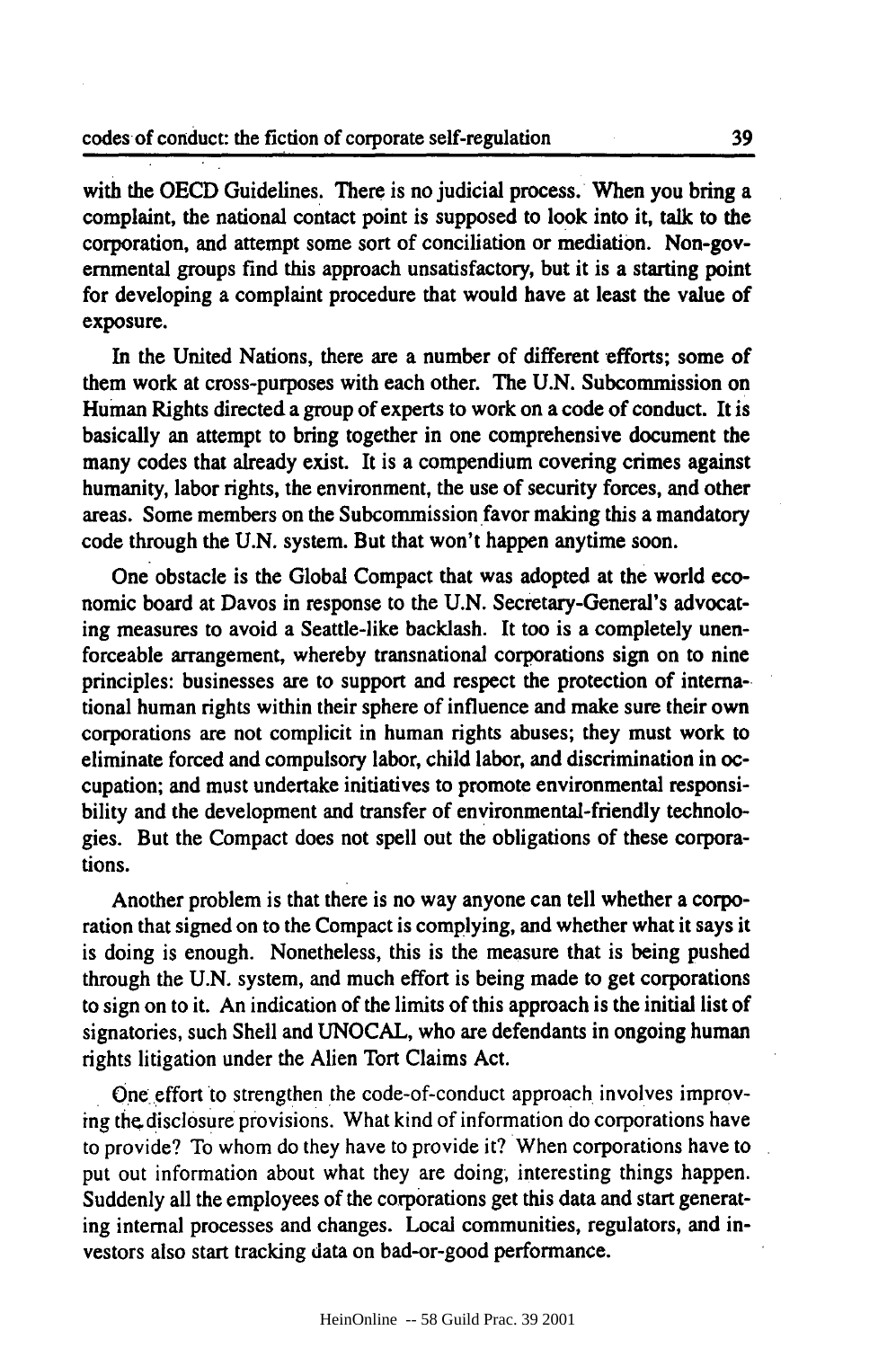**A** number of different disclosure-related vehicles are being discussed. There is an International Right to Know Coalition of nongovernmental groups that is working to pass federal legislation that will expand existing disclosure requirements on **U.S.** corporations' overseas operations. Much of the information those corporations now have to provide covers only their operations in the **U.S.** The right-to-know approach seeks disclosure to verify corporations' statements that they don't have a double standard, but use the same systems everywhere. Such disclosure should not be burdensome if they really act overseas as they do at home.

The International Right to Know Coalition is considering extending the right to know in the areas of TRI (toxic release inventory) — data about what kind of pollutants corporations release above a certain threshold — and resource extraction (requests to expand permits). In the **U.S.,** to expand a facility, generally a Clean Air Act or a Clean Water Act permit is required, which regulates what and how much can be discharged into the environment. Governmental requirements abroad exist in many places only in theory.

The Coalition's proposed bill also applies to OSHA regulations. It extends hazardous materials disclosure to overseas operations. It requires reports on labor rights policies, public and private security arrangements involving military or paramilitary forces, the human rights policy and any human rights-related complaints that the corporation has received. It requires the disclosure of the name and location of facilities abroad and the facilities and subsidiaries of contractors and suppliers. And it would include penalties for noncompliance.

The disclosure issue has been very touchy. Corporations have not wanted to provide the locations **of** their subcontractors and suppliers, claiming competitive disadvantage: if the information were public, their competitors would be able to undercut them and lure away their best suppliers. This ignores the human rights advocates's position that there is no way to verify corporate statements of compliance without disclosure of suppliers so they can be monitored.

Another approach is being tried through the **SEC.** Publicly held corporations must file annual reports, and disclose to shareholders anything that will have a material impact on share price, including environmental matters. They usually don't do this. There is an attempt now to make the **SEC** require greater and more detailed disclosure on environmental and human rights **is**sues. For example, criticism of Shell for its human rights policies in Nigeria eventually led to bad publicity, boycotts, and lawsuits, all of which will have an effect on share prices. Investors need to know what's going on. There is no reason why the **SEC** can't do this; it's a political, not a legal, problem.